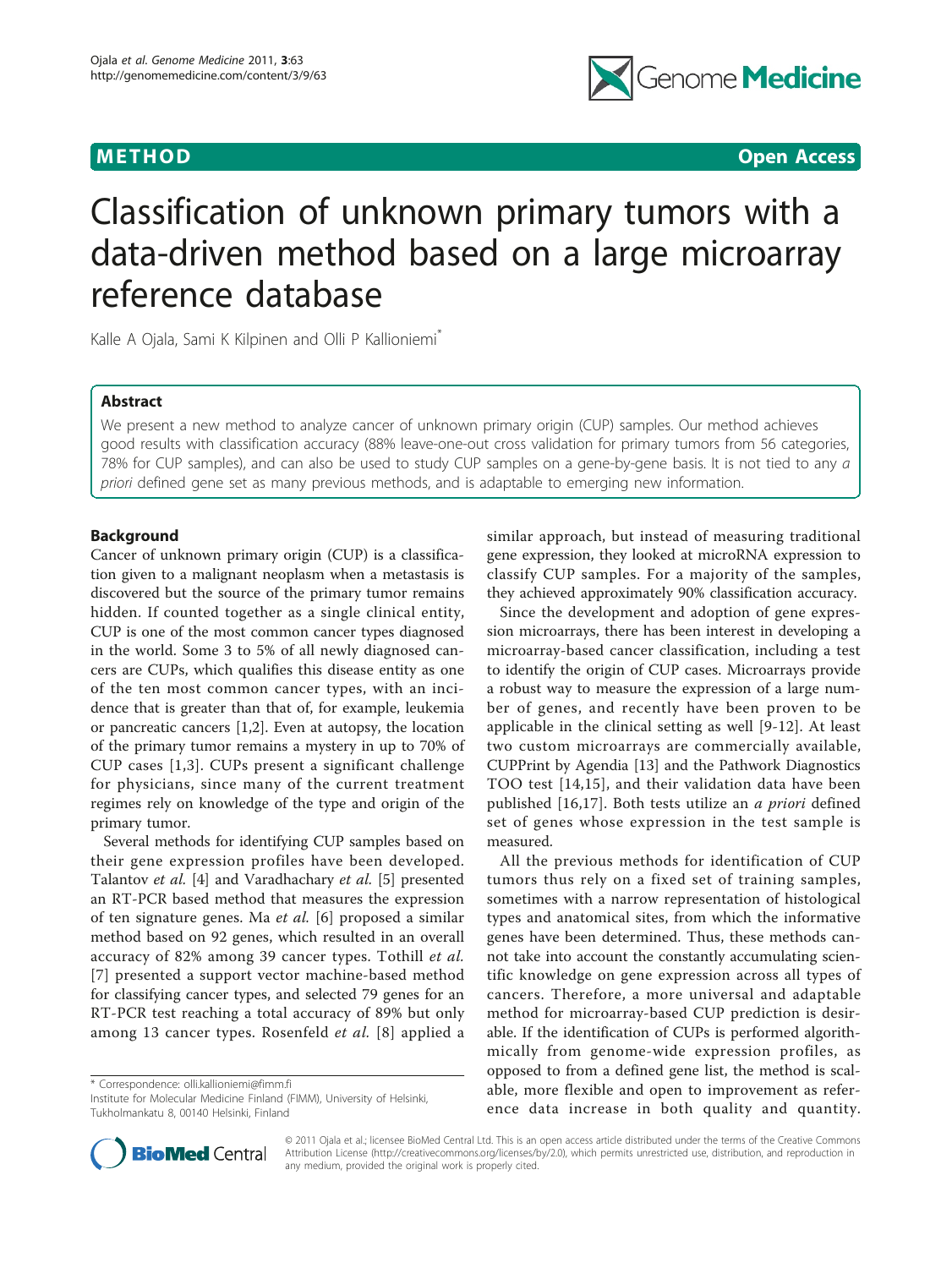Importantly, definitions of the histopathological and molecular subgroups of the reference tumors will dramatically influence the classifiers, possibly requiring major changes and improvements to existing disease classifications. For example, it may be important in the future to develop specific predictors for, for example, estrogen receptor-positive and -negative breast cancers, or the five major breast cancer subgroups, or for other very small subgroups, such as anaplastic lymphoma kinase-positive non-small cell lung cancers [[18,19](#page-11-0)]. In other words, the scope of classifying the origin of CUPs will evolve rapidly as small subgroups of common cancers become better understood and it may become necessary to diagnose not just the origin of the primary tumor, but also the molecular subtype of the tumor.

Staub et al. [[20\]](#page-11-0) demonstrated that CUP prediction is possible using available microarray data from about 800 healthy samples and 600 cancer samples extracted from the Gene Expression Omnibus (GEO) [[21](#page-11-0)] as a reference. They were able to construct a predictor using both cancer and healthy tissue samples. Their method is scalable, in that when new data become available, the genes used in the classifier can be re-evaluated. Although they achieved good accuracy (approximately 90%) in a leave-one-out cross-validation (LOOCV) test using primary tumors, the actual CUP prediction accuracy was only 60% in a small set of 20 test samples.

Here, we set out to create a CUP classifier that could easily be adapted to any reference data set. For this purpose, we analyzed test samples by aligning their microarray profiles against the annotated and normalized GeneSapiens microarray reference database and applied a slightly modified alignment of gene expression profiles (AGEP) method - weighted AGEP (wAGEP) - which we recently developed and described for classification of cell differentiation patterns [[22](#page-11-0)]. The wAGEP method is described and validated in this paper.

# Materials and methods

# Study design

The aim of this study was to study CUP sample characterization using the previously published AGEP method [[22\]](#page-11-0). The intent was to create a methodology suited not only to the classical problem of classifying the sample, but also one that would enable us to study CUP cases on a gene-by-gene basis. We wanted to be able to compare any gene's expression in the sample to reference data, and thus hopefully not only determine the tissue of origin, but also derive information relevant for treatment from the analysis.

# AGEP methodology

This study uses a modified version of the AGEP methodology. Briefly, AGEP calculates a tissue specificity score

(ts-score) for each gene in a test sample for each predefined group (such as a tissue or cancer type) in the reference data. The ts-score measures, on a scale of -1 to 1, how well the gene's expression in the test sample classifies the sample as belonging to the group. A score of -1 indicates that, according to this gene, the sample is anything but a member of this group, while a score of 1 means a perfect fit to the group to the exclusion of all other groups. A score of 0 means the gene's expression is indeterminate when considering if the sample should belong to the group or not. A final similarity score between the test sample and each group in the reference data is then calculated taking the mean of all ts-scores for each group. The original AGEP algorithm can be found in [\[22](#page-11-0)].

#### Gene uniqueness calculation

The weight for a gene in a particular cancer type was calculated as follows. First, density estimates for the gene for each cancer type in the reference data were constructed as demonstrated in [[22](#page-11-0)]. We then examined the density estimate of the cancer type in question, and determined where it was higher than that of any other cancers. Within the range where the density estimate of the cancer in question was highest, we calculated the area between it and the next highest density estimate, regardless of what cancer type it represented (Additional file [1](#page-10-0)). Since all density estimates had their area normalized to 1, this procedure resulted in a number between 0 and 1, and represents the uniqueness of that gene's expression pattern in that cancer type when compared to all other cancer types.

#### Gene weight application

Gene weights were applied as follows. When calculating the final similarity score between a test sample and a cancer type (mean of the ts-scores for each gene for that cancer type), each gene's ts-score was multiplied by the weight that gene had for the cancer type in question. The resulting ts-scores were then divided by the mean of all gene weights for that cancer type. This was done to normalize the different amounts of specific genes different cancer types possess. Finally, the similarity score between the test sample and the cancer type was calculated by taking a mean of the ts-scores. The workflow is depicted in Additional file [1](#page-10-0).

#### Reference database

Reference data, both expression values and annotation, were fetched from the GeneSapiens database [[23\]](#page-11-0). The cancer data consisted of 5,577 samples that were grouped into 56 cancer types (Additional file [2](#page-10-0)). The healthy tissue reference data were the same as used in [[22](#page-11-0)], consisting of 1,667 samples representing 44 tissue types.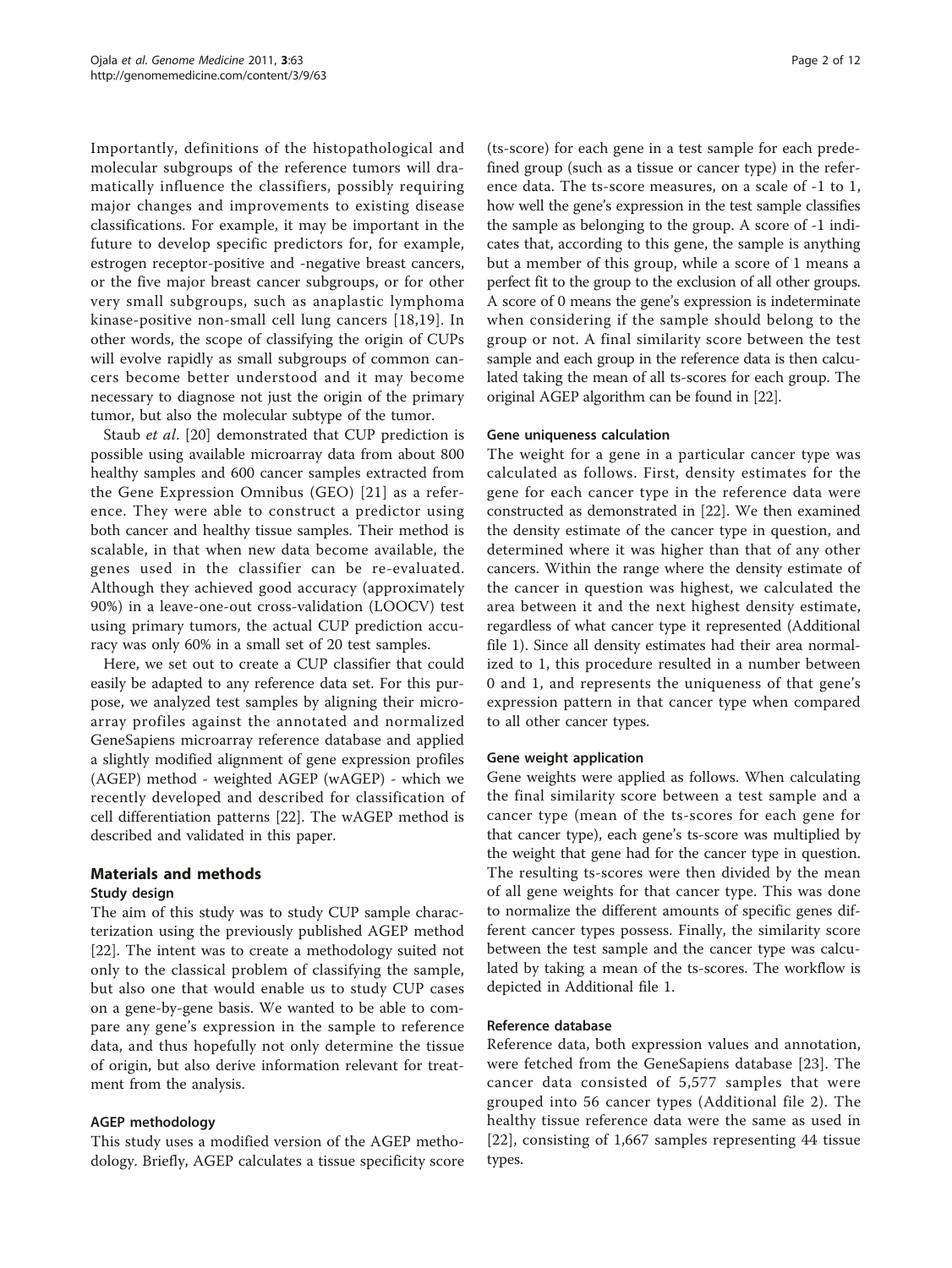#### Test data

The test data were from GEO [[21\]](#page-11-0) study GSE12630. They were transformed to be compatible with the Gene-Sapiens database by using MAS5 and the equalization transformation as described previously [[23,24\]](#page-11-0). Arraygeneration-based gene centering (AGC) was performed using the gene and array generation specific correction factors used to construct the GeneSapiens database.

#### Data analysis

All data analysis was done with R [[25](#page-11-0)].

#### Accuracy versus best similarity score

The test samples were arranged according to the highest similarity score they had attained for any cancer, and whether this cancer was a correct classification was also recorded. From this, the fractions with the highest score above a certain threshold were trivial to calculate. A graph showing accuracy as a function of the highest similarity score was calculated using a sliding window. The width of the window was 0.1 (in similarity units) and it was moved in steps of length 0.005 over the ordered test sample population. The percentage of correct classifications within the window at each step was calculated (Figure [1](#page-3-0)).

#### Heatmap and hierarchical clustering

Heatmaps were produced with the 'heatmap.2' function from the 'gplots' R library. Standard settings (Euclidean distance, complete linkage) were used for the hierarchical clustering of both genes and samples.

# AGEP and wAGEP functions

An R library that contains the original AGEP functionality and function for calculating and applying the gene weight (wAGEP portion) can be found at [[26](#page-11-0)].

#### Results

#### AGEP method and its modification for CUP analysis

AGEP compares the expression value of a gene in a test sample to the distributions of expression levels of the same gene across all reference sample groups (for example, tissue or tumor types), and determines how well the expression level for the gene in the test sample fits with the corresponding distributions in the reference data. This analysis is then repeated for each gene. For a test sample, AGEP thereby provides a tissue match score (tm-score) for each gene for each reference tissue type, which quantifies how well that gene's expression corresponds to the levels in the reference tissue types. The AGEP method also evaluates how uniquely the tm-score categorizes the test sample among the tissues of the reference data. This is the tissue specificity score (tsscore). The output from an AGEP analysis are the tmand ts-scores for each gene of the test sample in relation to each tissue type in the reference data. For a more indepth description, please see Kilpinen et al. [\[22\]](#page-11-0).

Tm- and ts-scores allow for comprehensive interpretation of the molecular nature of the query sample in relation to the entire reference dataset. For example, among healthy tissues, the tissue with the highest average tsscore for a test sample indicates the tissue of origin with high accuracy (93.6%) [[22\]](#page-11-0). The original AGEP method considers each gene to be equally important when determining the similarity between a test sample and the reference data. In the case of cancer classifications, the search space is increased in both size and complexity. Cancers are composed of many more histological types and subtypes and most anatomically defined cancers are much more heterogeneous than their properly differentiated normal tissue counterparts. In order to further improve the tissue identification accuracy of the method, we applied an additional weight factor for each gene and for each cancer type in the reference data (resulting in the wAGEP method). This weight is based on the uniqueness of the gene's expression in each particular cancer type, and was added to strengthen the impact of highly predictive genes. The weight factor is derived from the density estimates for each gene, and is calculated from the area of the density estimate that is higher in the specific cancer type than in any other cancer type (Additional file [1](#page-10-0)), and is thus independent of the tm- and ts-scores. This weight ranges from zero to one, and is applied so that the tissue specificity score for each gene is multiplied by the appropriate weight before the final tissue similarity of the sample is considered. The entire workflow is depicted in Additional file [1](#page-10-0), and further explained in the Materials and methods section.

The key advantage of the AGEP method is that it examines each gene of the test sample and each sample group (such as cancer types) in the reference database independently, and then compares the results across tissues to find the genes that best classify the test sample. This attribute is retained with the addition of the weight factor, and the weight only enhances the classifying potential of genes with cancer-specific expression profiles. Additional file [3](#page-10-0) shows all the 17,730 genes used in this study, and their weight for each cancer type. As can be seen, most cancers have clusters of genes that are highly unique to them, and form the root of that cancer's histological identity. Therefore, as part of the effort to develop a reference set for CUP studies, we determined the most tumor-specific genes across all cancers.

The method used to determine gene weight gives, as expected, a high weight factor to genes already known to be highly expressed in certain cancers. For example, KIT in gastrointestinal stromal tumor (GIST; second highest weight in GIST, 0.95) and KLK2 and KLK3 in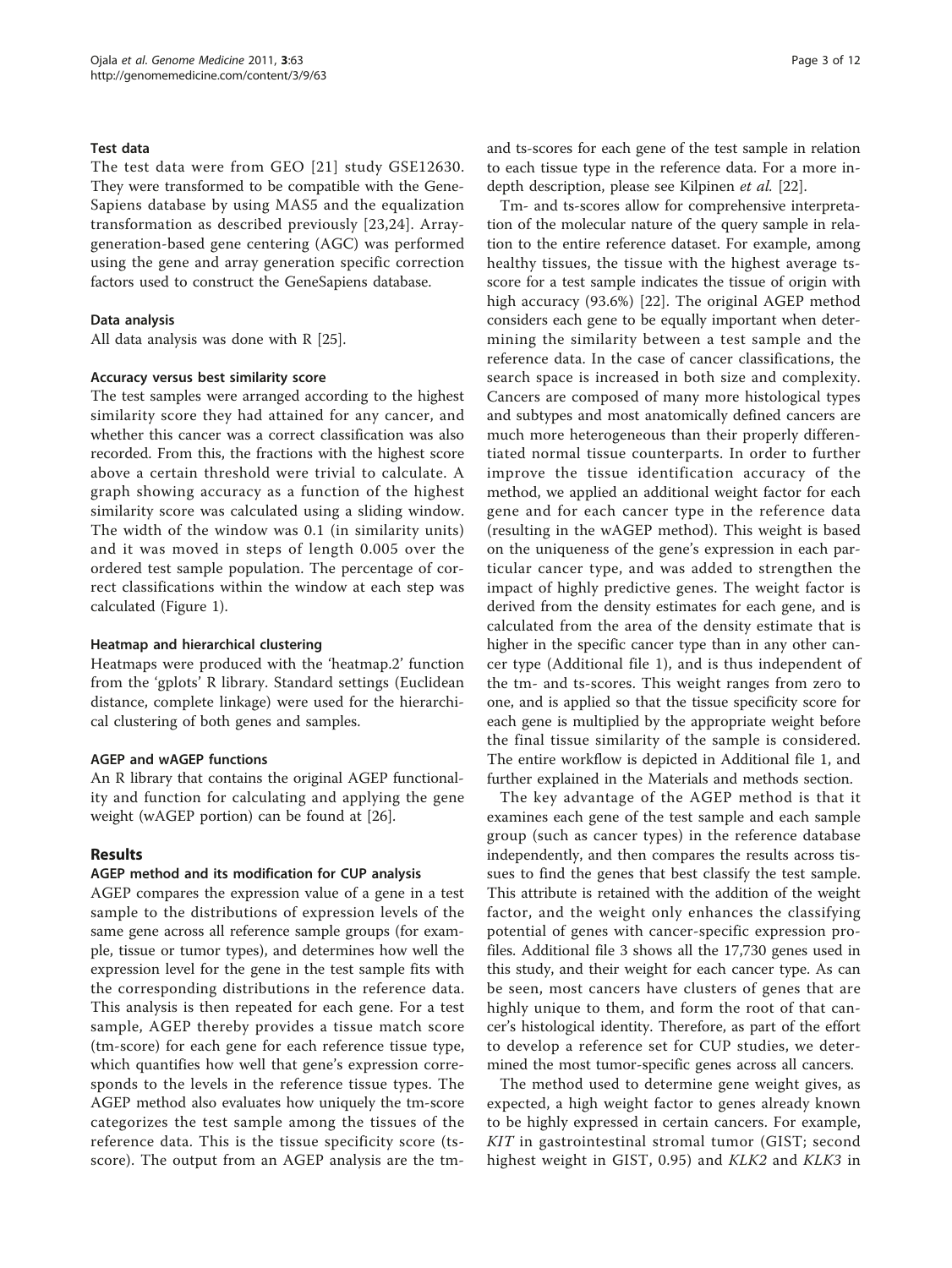<span id="page-3-0"></span>

prostate cancer (the two highest weights in prostate adenocarcinoma, 0.97 and 0.95, respectively). Also, some new cancer-specific genes are found, such as TMEM204, which has the highest weight for GIST, 0.96; when looking at GeneSapiens [[23\]](#page-11-0) data, the gene's expression is shown to be extremely specific to GIST (Additional file [4\)](#page-10-0). Overall, this set of cancer-specific genes could serve not only as a base for the bioinformatic analysis of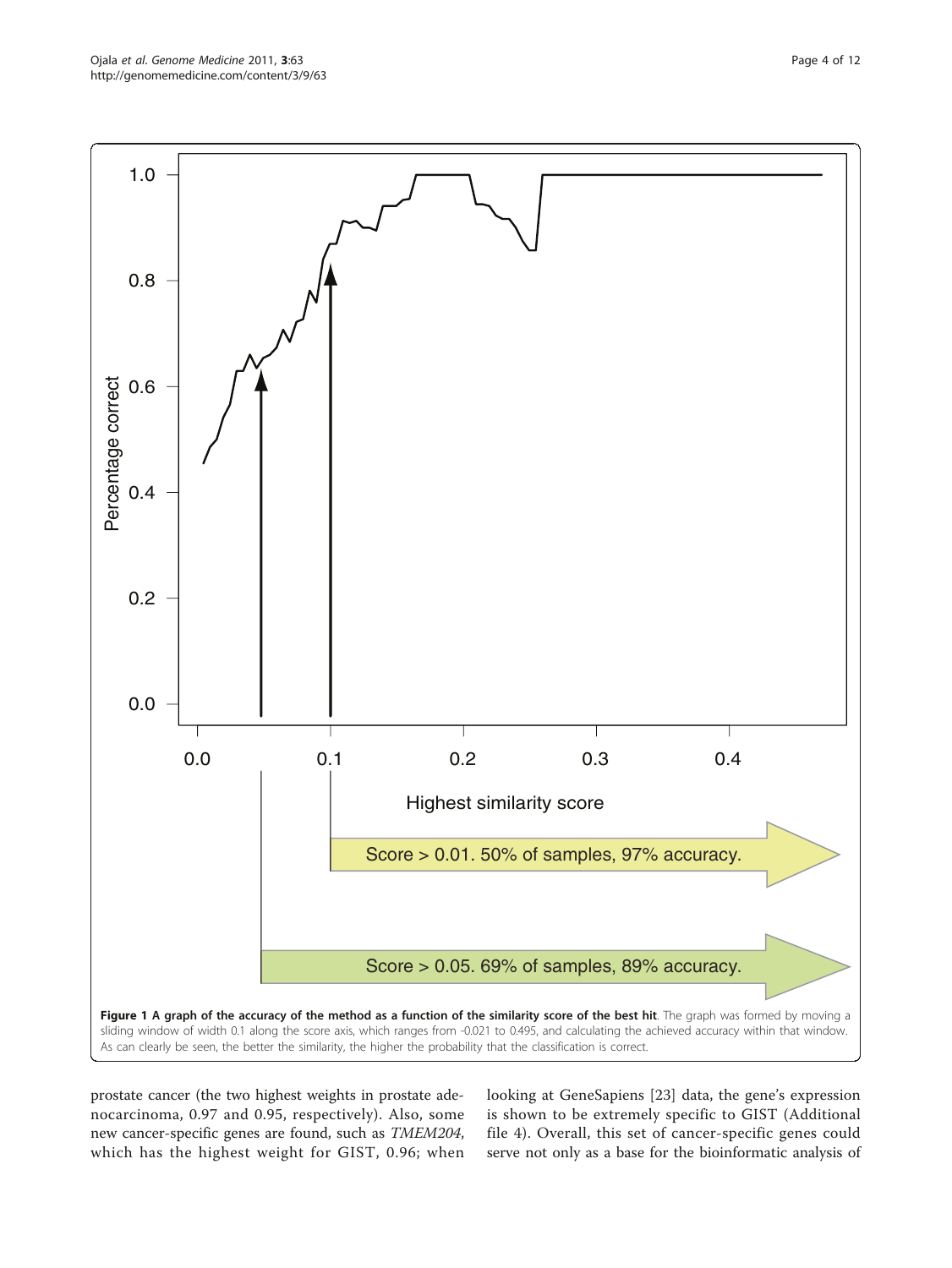CUP samples, but also as a starting point to develop tumor-specific biomarkers.

It is important to note that the classification is still based on all genes; some genes in each cancer type just have a bigger impact than others in determining the tissue specificity.

# Training data

We used the cancer samples from the GeneSapiens database as the reference data [[23,24](#page-11-0)]. The data consist of 5,577 malignant tumor samples, whose gene expression microarray were all normalized to be directly comparable. The data represent 56 different cancer types, each class having an average of 100 samples per class, with a minimum of 6 (Additional file [2](#page-10-0)). Less than 1% of the samples were metastases; we thus refer to the reference data as primary cancer samples. These data were then used to construct cancer-specific gene density estimates for each gene in each of the 56 different cancer classes as described in Kilpinen et al. [[22](#page-11-0)].

#### LOOCV validation of the training data

To validate the integrity and applicability of the reference database for AGEP analysis, we performed a LOOCV analysis of the entire reference data. Thus, the tissue origins of all 5,577 individual malignant samples were analyzed by reconstructing cancer-specific gene density estimates without the sample in question. AGEP analysis revealed a total accuracy of 88.2% within the search space of 56 different *in vivo* cancer types when a match to similar cancer types was accepted or 79% if the exact match was required. Average sensitivity with the less strict criteria was 0.748 with a specificity of 0.999. Without the application of gene weights (general AGEP) the total accuracy of training data LOOCV was 78%, substantially less than with wAGEP (88%).

### Identification of the tissue of origin of CUP samples

Test data were from GEO [[21](#page-11-0)] study GSE12630, which contains 187 metastases and poorly differentiated tumors (128 metastases and 59 poorly differentiated primary tumors).

We originally compared the test samples against both the healthy tissue samples (1,667 samples in 44 healthy tissue types) and the 56 different cancer classes of the GeneSapiens database. The accuracy of prediction was 69% if we considered both appropriate healthy tissues and cancers as correct. Interestingly, we found that only 7% of the test samples had a healthy tissue group, as opposed to a primary cancer group, as their best match. This was the case for both test groups, the dedifferentiated primary tumors and metastases. We therefore conclude that the test samples, which imitate CUP problem solving, resemble cancers significantly more than

their differentiated healthy tissue counterparts. As a consequence, subsequent analyses for this study were done by comparing the test samples only against the cancer reference data. Figure [2](#page-5-0) illustrates the findings of the comparison of test samples against both healthy tissues and cancers.

Comparing the GSE12630 test set against reference tumors, we achieved 78.1% (78.1% for the metastases, and 78.0% for the primary tumor samples) total accuracy in identifying the tissue of origin. Classification was counted as accurate when (a) the cancer type with the highest similarity score was exactly the same as the test sample's annotation ('exact'); (b) when the cancer type with the highest similarity score was from the same organ, such as lung adenocarcinoma being identified as lung squamous cell carcinoma ('similar'); or (c) when the cancer type with the highest similarity score was from the anatomical site of the metastasis and the second highest cancer type was of category a or b above ('same site'). These results would all prompt a physician to consider the primary tumor in the correct anatomical site. Of the metastasis test samples, 64.8% were accurate according to definition a, 12.5% additional cases according to definition b and and additional 0.8% according to criteria c, resulting in a total accuracy of 78.1%. The percentages for the primary samples were 71.2%, 6.8% and not applicable (a sample from a primary tumor cannot fulfill this criterion), respectively, resulting in a total accuracy of 78.0%, with an average sensitivity of 72% and specificity of 99% across all samples (Table [1](#page-6-0)). The combined accuracies for each cancer type are shown in Table [1.](#page-6-0)

All but one cancer type showed at least 50% classification accuracy. The cancer that was particularly difficult to classify is pancreatic cancer, which is known to have a complex and heterogeneous genetic base [[27](#page-11-0)]. Pancreatic cancer samples were often identified as esophageal cancers. Also, AGEP tends to confuse cancers originating from one part of the intestinal tract with cancers originating from another part of it. In fact, if we were to accept esophagus, gastric and colorectal as correct predictions for a cancer being of gastrointestinal origin, the total classification accuracy of gastric cancer would go from 66.7% to 93.3%, and that of colorectal cancer from 55.6% to 88.9%.

Interestingly, there is a strong correlation between the similarity score for the best match and the likelihood of it being correct. As can be seen from Figure [1](#page-3-0), the higher the similarity score for the best hit among the reference data, the more likely it is to be correct. Thus, a low wAGEP similarity score means that the test sample does not resemble any of the cancers it is being compared to. It may be that the transcriptomic profile of a metastasis has deviated so much from its origin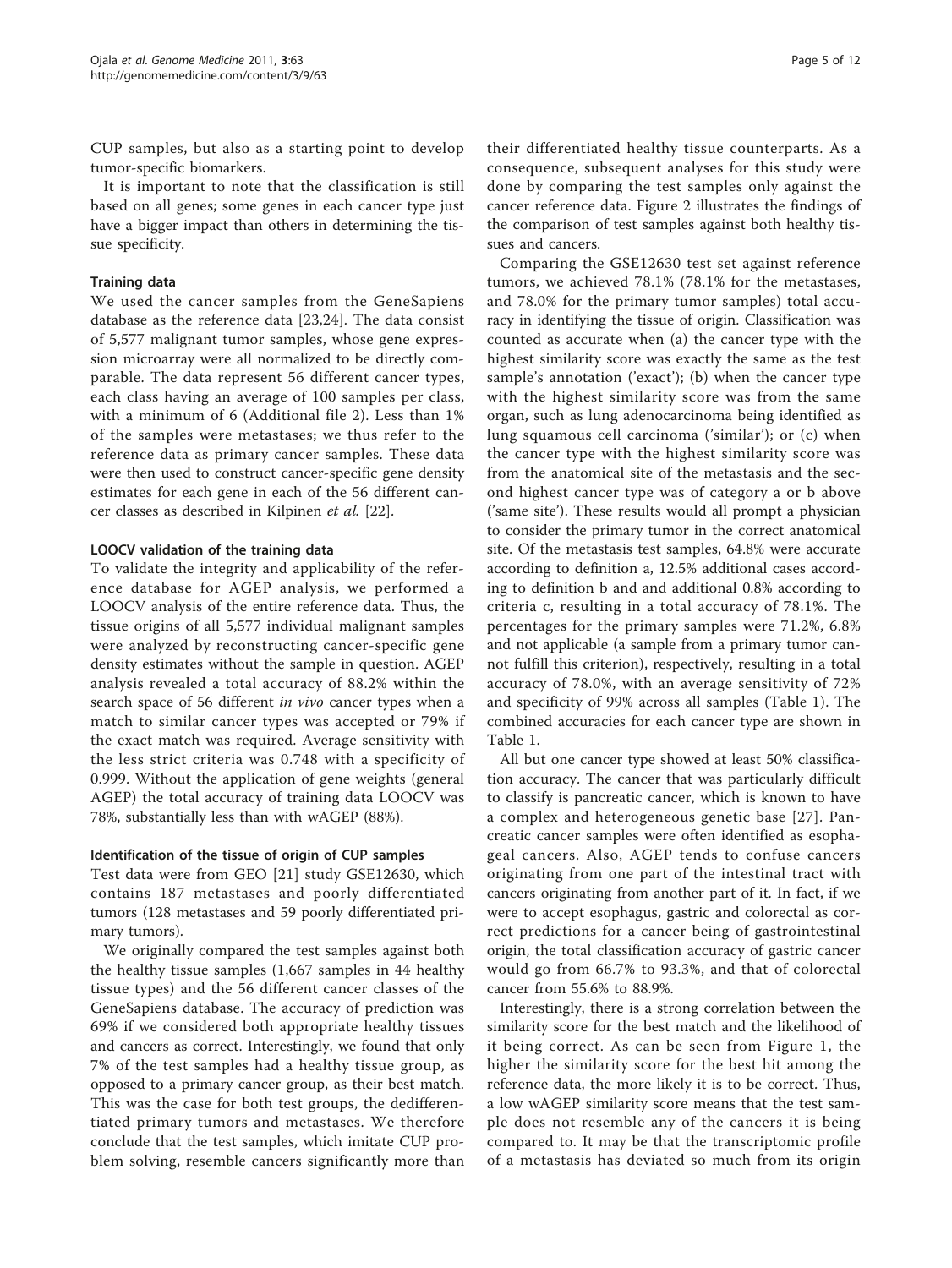<span id="page-5-0"></span>Ojala et al. Genome Medicine 2011, 3:63 http://genomemedicine.com/content/3/9/63



Figure 2 Similarities for 83 metastatic test samples. (a) A comparison of the test samples' similarities to the healthy tissue where the metastasis was found (y-axis) and the cancer of origin for the metastasis (x-axis). The spheres are colored according the site of the metastasis ('target tissue'). The gray diagonal line indicates a boundary, above which the similarity to the target tissue is greater than the similarity to the sample's original cancer. Only ten samples display this behavior, and all but one of these are lymph node metastases. (b) A comparison of the test samples' similarities to a representative cancer of the tissue where the metastasis was found (y-axis) and the cancer of origin for the metastasis (x-axis). The triangles are colored according to the site of the metastasis ('target tissue'). The gray diagonal line indicates a boundary above which the similarity to the cancer of the target tissue is greater than the similarity to the sample's original cancer. As can be seen, most samples fall below this line.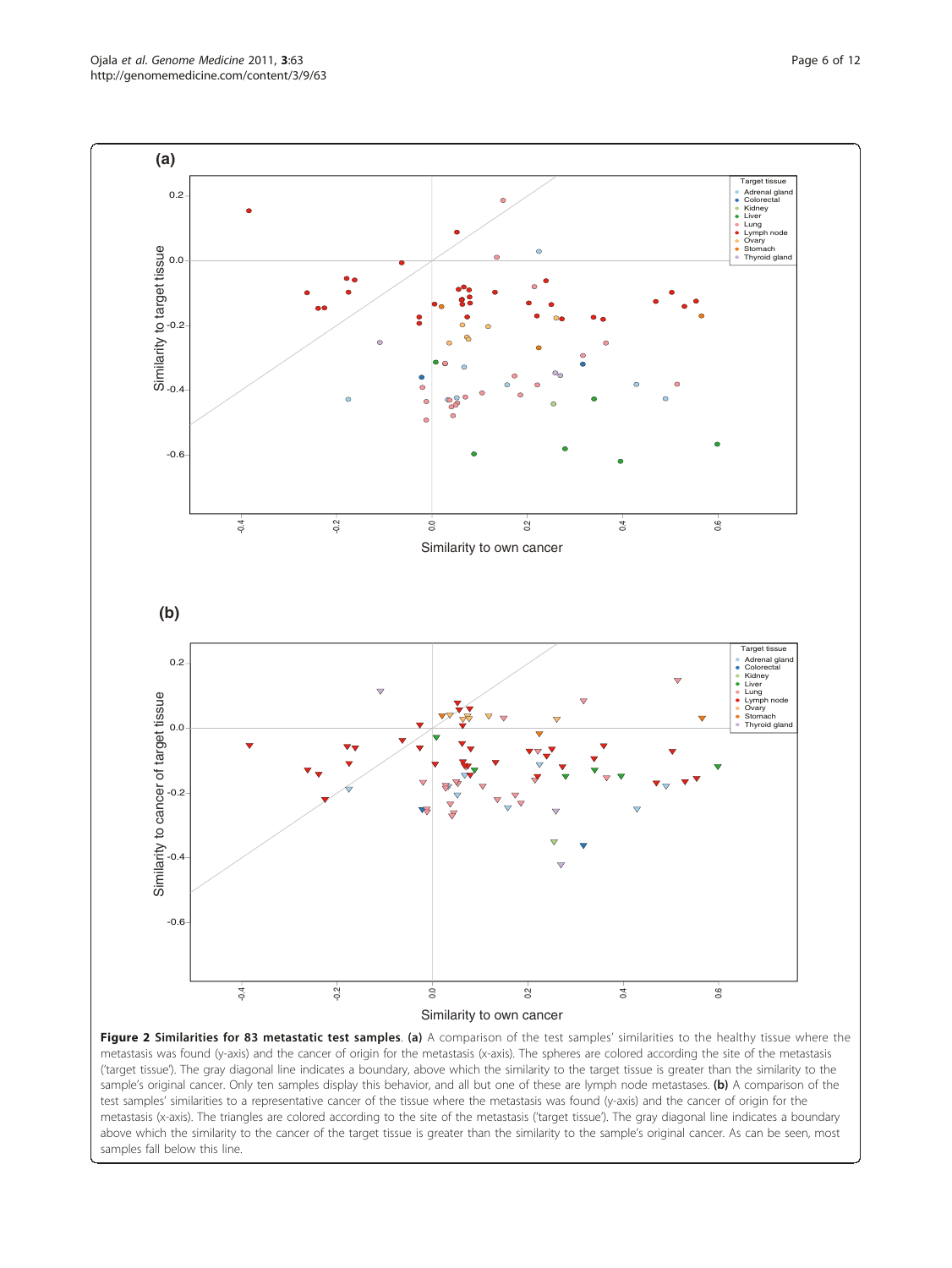<span id="page-6-0"></span>Table 1 Accuracies per cancer

| Cancer            | <b>Total correct</b> | <b>Total samples</b> | Percent correct | Sensitivity | <b>Specificity</b> |
|-------------------|----------------------|----------------------|-----------------|-------------|--------------------|
| Bladder cancer    | $\overline{7}$       | 11                   | 63.6%           | 64%         | 100%               |
| Breast cancer     | 11                   | 11                   | 100%            | 100%        | 99%                |
| Colorectal cancer | 5                    | 9                    | 55.6%           | 54%         | 99%                |
| Gastric cancer    | 10                   | 15                   | 66.7%           | 67%         | 98%                |
| Liver cancer      | 6                    | 8                    | 75.0%           | 75%         | 100%               |
| Lung cancer       | 14                   | 15                   | 93.3%           | 93%         | 95%                |
| Lymphoma          | 23                   | 25                   | 92.0%           | 88%         | 99%                |
| Melanoma          | 15                   | 17                   | 88.2%           | 88%         | 99%                |
| Ovarian cancer    | 7                    | 9                    | 77.8%           | 78%         | 98%                |
| Pancreatic cancer | 4                    | 13                   | 30.8%           | 23%         | 99%                |
| Prostate cancer   | 10                   | 11                   | 90.9%           | 91%         | 100%               |
| Renal cancer      | 10                   | 11                   | 90.9%           | 91%         | 100%               |
| Sarcoma           | 5                    | 7                    | 71.4%           | 71%         | 97%                |
| Testicular cancer | 13                   | 16                   | 81.3%           | 81%         | 100%               |
| Thyroid cancer    | 6                    | 9                    | 66.7%           | 67%         | 100%               |
| Total/average     | 146                  | 187                  | 78.1%           | 72%         | 99%                |

Numbers given for each cancer type are all samples correctly classified, all samples tested, the percentage of samples correctly classified as well as the sensitivity and specificity of the tissue of origin identification.

that it is more like an entirely new type of cancer. The apparent drop in accuracy around the value 0.2 seen in Figure [1](#page-3-0) is due to a single gastric cancer metastasis sample being incorrectly classified as colorectal cancer. However, the annotation of the sample suggests that its real cancer type is at best an educated guess. If we were to ignore it, the resulting graph would rise steadily until it plateaued at around 0.15. Thus, we can assess the reliability of a wAGEP result simply by evaluating the similarity score of the best hit for that sample. If the highest similarity score for a cancer type is 0.1 or above (50% of test samples), the likelihood of the prediction being correct is 96.8%. If the score is 0.05 or higher (69% of test samples), the likelihood is still 89.1%. Conversely, if the score is lower than 0.05 (bottom 31%), the likelihood drops to 53.4%. Thus, it is advantageous not only to predict CUP tissue of origin, but also give an indication of how likely it is that the prediction is correct. The detailed results and original annotation for each sample can be seen in Additional file [5](#page-10-0).

#### Similarity to tissue of metastasis site

We also looked at whether the metastases would resemble the tissue where they were found. To do this, we returned to the comparison of the test samples versus the combined healthy and cancer data. Where possible, we determined the matching healthy target tissue to where the metastasis was detected ('target tissue') and a representative primary cancer of the same tissue ('cancer of target tissue') from the reference data. This was done for all metastasis samples. Of the 128 metastasis samples, 83 could be assigned to both a target tissue and a cancer of target tissue. We then studied whether the similarity of these test samples to either their target tissues or cancer of target tissue was dependent on any of the following: similarity to their original cancer, their cancer type, or the target tissue. In 62 of the 83 cases, the test sample's similarity to the cancer of target tissue was higher than its similarity to the target tissue. In all target tissues except lymph node the vast majority of the test samples resembled the cancer of target tissue more than the target tissue. In the case of the lymph node there was an about even split. In terms of the original cancer type, the results are similar. All other cancer types except thyroid carcinoma resemble their cancer of target tissue more often than the target tissue. For thyroid carcinoma, five out of the six samples resembled the target tissue more than the cancer of target tissue. However, four of these samples were lymph node metastases. The findings are not surprising, as any epithelial tumors metastasizing to lymph nodes will not start resembling lymphatic tissue derived cancers. The numbers for each target tissue and original cancer type can be seen in Tables [2](#page-7-0) and [3.](#page-7-0)

Figure [2](#page-5-0) displays the similarities of the metastatic samples with their original cancer type, their target tissue and their cancer of target tissue. As can be seen, when the metastasis samples are compared against all-encompassing reference data, in over 80% of the cases (below the gray diagonal line) they still retain a higher similarity to their original cancer than to either their target tissue or their cancer of target tissue. A combined image for further study can be found in Additional file [6](#page-10-0).

All these results reaffirmed our decision to analyze the test samples by comparing them to cancer only reference data.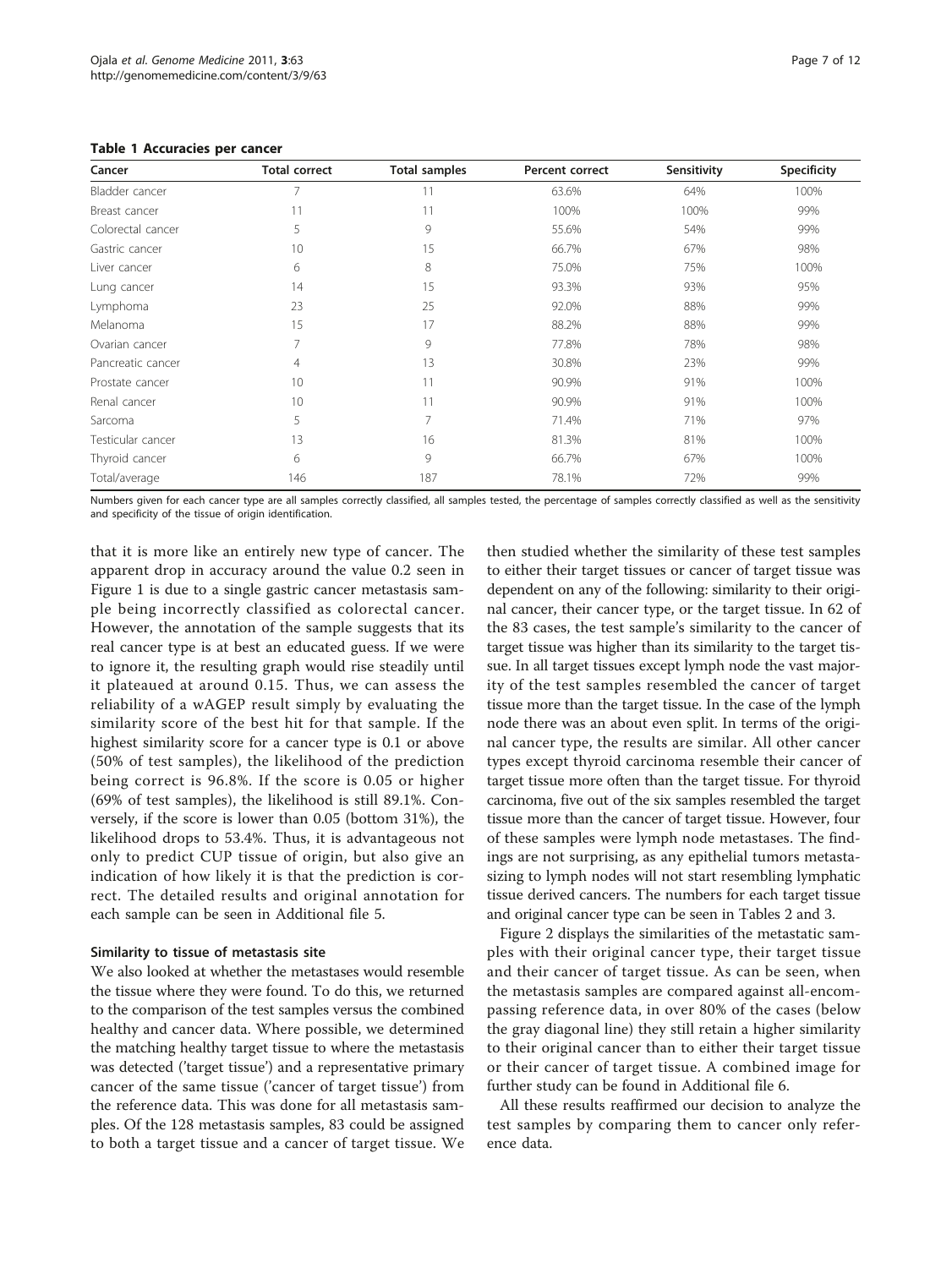<span id="page-7-0"></span>Table 2 Numbers of metastasis samples that resemble the cancer of target tissue more than the target tissue, and vice versa, sorted per target tissue

|                         | -                               |                                           |
|-------------------------|---------------------------------|-------------------------------------------|
| <b>Target</b><br>tissue | Resembles target<br>tissue more | Resembles cancer of target<br>tissue more |
| Adrenal<br>gland        |                                 | 7                                         |
| Colorectal              | 1                               |                                           |
| Kidney                  | 0                               |                                           |
| Liver                   | 0                               | 6                                         |
| Lung                    | 3                               | 18                                        |
| Lymph<br>node           | 15                              | 18                                        |
| Ovary                   | 0                               | 6                                         |
| Stomach                 | 0                               | 3                                         |
| Thyroid<br>gland        | 1                               | $\mathfrak{D}$                            |
| Total                   | 21                              | 62                                        |

#### Cancer-specific genes

An advantage of the wAGEP method is that the results can be analyzed on a per gene basis. Thus, it is possible to identify the genes that would be good classifiers in the reference data (that is, genes that have a cancer-

| Table 3 Numbers of metastasis samples that resemble      |  |  |  |  |  |
|----------------------------------------------------------|--|--|--|--|--|
| the cancer of target tissue more than the target tissue, |  |  |  |  |  |
| and vice versa, sorted per original cancer               |  |  |  |  |  |

| Original cancer                       | Resembles target<br>tissue more | Resembles cancer of<br>target tissue more |
|---------------------------------------|---------------------------------|-------------------------------------------|
| B-cell lymphoma                       | 1                               | 5                                         |
| Bladder cancer                        | $\mathfrak{D}$                  | 7                                         |
| Breast ductal cancer                  | 1                               | 6                                         |
| Colorectal carcinoma                  | 1                               | $\overline{4}$                            |
| Gastric<br>adenocarcinoma             | $\Omega$                        | 9                                         |
| Liver cancer                          | 1                               | 1                                         |
| Lung<br>adenocarcinoma                | 3                               | $\overline{4}$                            |
| Lung, squamous cell<br>carcinoma      | 0                               | $\overline{2}$                            |
| Melanoma                              | 0                               | 9                                         |
| Ovarian,<br>endometrioid<br>carcinoma | 0                               | 1                                         |
| Ovarian, serous<br>carcinoma          | 1                               | 1                                         |
| Pancreatic cancer                     | 1                               | 1                                         |
| Prostate<br>adenocarcinoma            | 1                               | 2                                         |
| Renal cancer                          | $\overline{2}$                  | 8                                         |
| Testis, non-<br>seminoma              | 1                               | 1                                         |
| Testis, seminoma                      | 1                               | 0                                         |
| Thyroid cancer                        | 5                               | 1                                         |
| Total                                 | 21                              | 62                                        |

specific expression level) and explore whether those genes are useful in the identification of the metastasis samples.

We looked at the samples that were metastases of renal cancer from the test data, and specifically at genes having renal cancer-specific expression levels. There were 58 genes with gene weight >0.25 in renal cancer, and these were selected as the renal cancer-specific genes. Forty of these were present in all test samples. When their tissue specificity scores are plotted, a subset of genes are seen to loose their renal cancer-specific expression in the metastases (Figure [3a\)](#page-8-0). The 40 genes can be divided into those that generally retain renal cancer-specific expression among all samples, and those that retain it only in the subset of samples (samples 1 to 3, indicated in blue in Figure [3a](#page-8-0)). Of note is that sample 10, a lung metastasis, did not have renal cancer as the closest match, instead identifying as lung squamous cell carcinoma.

The vast majority of the renal cancer-specific genes encode membrane bound proteins, such as the numerous solute carrier family (SLC) genes. The genes that retain their renal cancer-specific expression in all samples do not seem to differ strongly from the genes that do not. Of the genes that do not retain their renal cancer-specific expression in all samples a few are worth pointing out. One interesting gene is CNDP2, known to be overexpressed in renal cancer [[28\]](#page-11-0), but only in grade 1 and 2 cancers [[29\]](#page-11-0), with levels in grade 3 and 4 cancers being the same as those of normal tissues. When we examine the tm-scores obtained for this gene for each sample, a progression can be seen where those metastases that most closely resemble primary renal cancers have a high score for this gene, and as the samples diverge from the primary cancer, so does this gene's expression.

Also, the three angiogenesis-related genes, ANGPTL4, VEGFA and ESM1, seem to be expressed at their original levels in most samples and have altered expression in only a few samples. Finally, a group of three renal cancer-specific genes, ATAD2, SLC13A1 and DOC2A, seem to have lost their renal cancer-specific expression in all samples (all the samples are metastases), but the level of divergence from the renal cancer-specific expression seems to be stable, independent of the sample's overall similarity to renal cancer.

Similar analyses were done for melanoma (Figure [3b](#page-8-0)) and gastric cancer (Figure [3c\)](#page-8-0). There were 17 metastasis samples of melanoma with 42 of 63 genes present, and 10 metastasis samples of gastric cancer with 40 of 53 genes present. In the melanoma case, we could see a group of genes that retained their melanoma-specific expression in some samples, and had lost it in others. However, the retention of melanoma-specific expression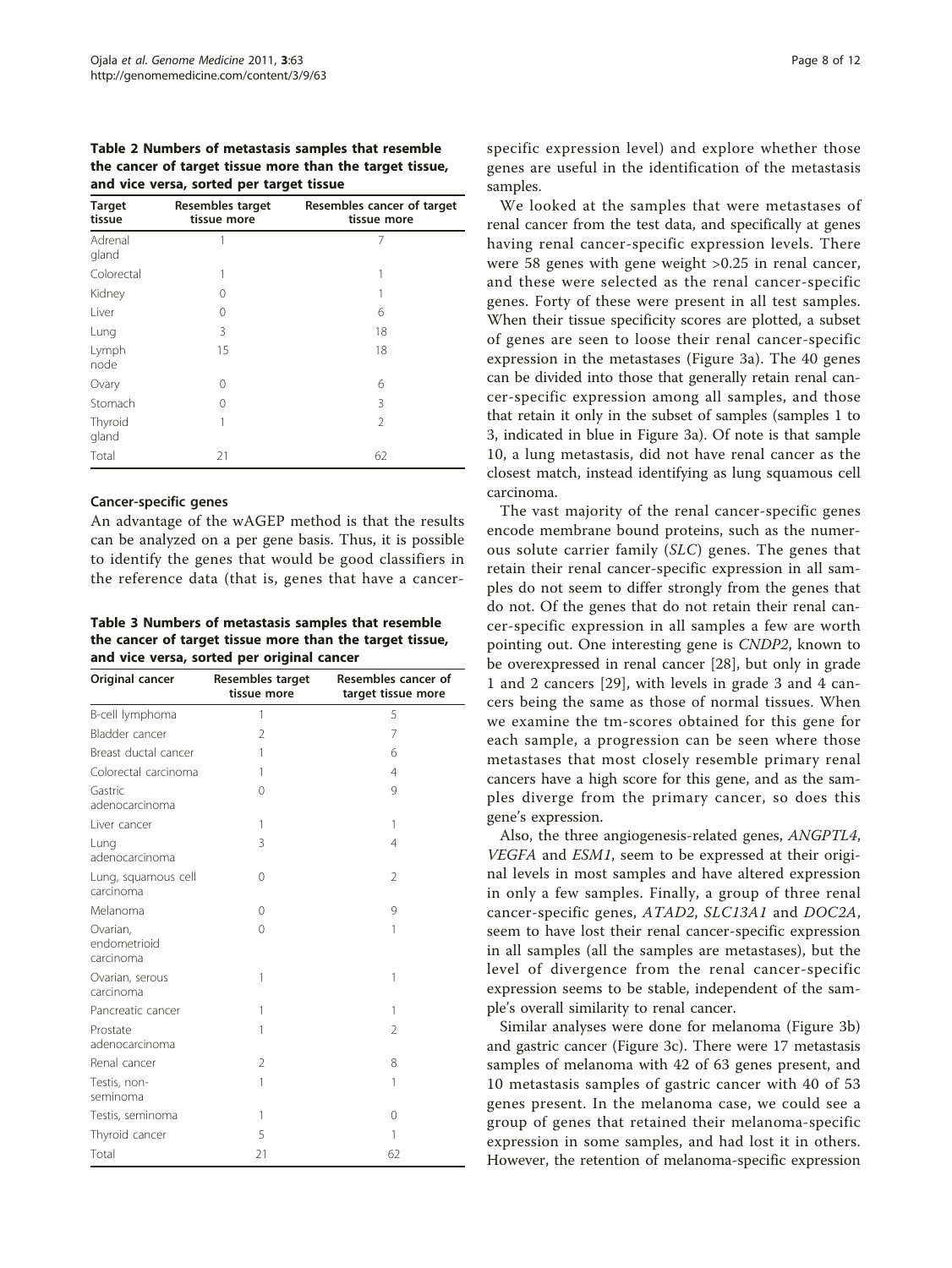Figure 3 Cancer-specific genes. (a) Tissue specificity scores, unmodified by gene weight, for genes whose weight in renal cancer is greater than 0.25 (40 out of 58 present) are shown for 10 renal cancer metastasis samples. The genes can be divided into two groups, those that lose their renal cancer-specific expression (blue) and those that do not (red). The samples are named according to where the metastasis was located, and numbered according to their (relative to each other) similarity to renal cancer. Sample 10 was the only one whose closest similarity was not renal cancer, it instead being lung squamous cell carcinoma. Samples 1 to 3 are the closest to renal cancer, and retain for most of the genes renal cancer-specific expression levels. The other samples have lost renal cancer-specific expression among the genes with a blue background. (b) Similar analysis for the 17 metastatic melanoma samples, showing 42 (out of 63) genes. (c) Similar analysis for 10 metastatic gastric cancer samples, showing 40 (out of 53) genes.

<span id="page-8-0"></span>Ojala et al. Genome Medicine 2011, 3:63 http://genomemedicine.com/content/3/9/63

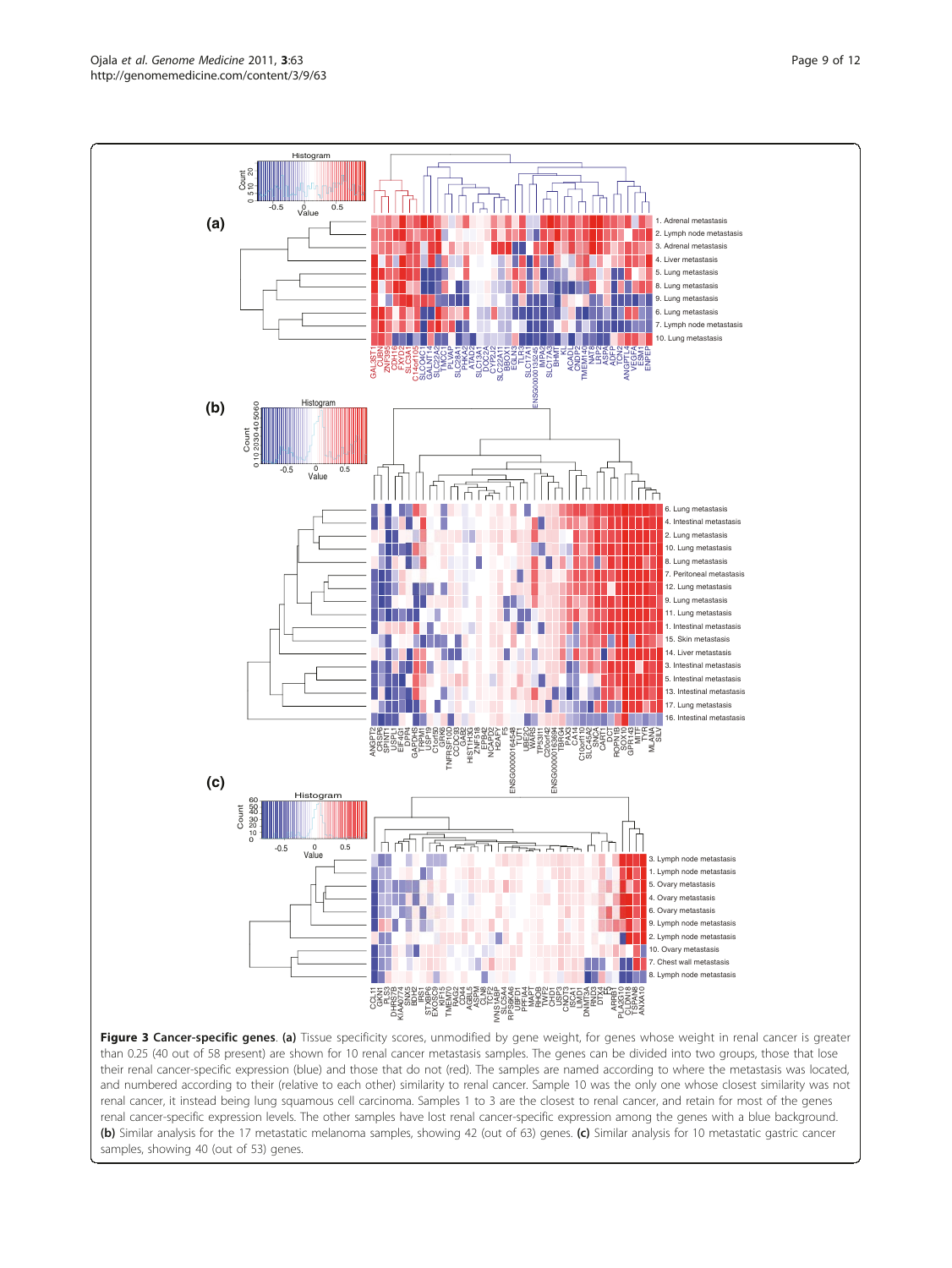does not correlate well with either the sample's similarity to melanoma or the tissue where the metastasis was. Also, about half of the genes with melanoma-specific expression had altered expression in all the melanoma metastasis samples.

In the gastric cancer case we see a group of four genes, on the left side of the plot, which display different tm-scores between samples. In most samples the genes retain gastric cancer-specific expression, but in a few samples the genes' expression seems dramatically altered. As with the melanomas discussed above, most of the genes that have melanoma-specific expression seem to have lost that expression.

In both the melanoma and gastric cancer sample sets, one or two samples had completely lost their cancerspecific expression for all genes. These could be samples originally incorrectly annotated, or metastases that are dedifferentiated to the extent that they have no resemblance to their original cancer type.

#### **Discussion**

Metastasis is an indicator of poor prognosis for any cancer patient, but the issue is even more difficult if the primary tumor is unknown and the diagnosis has to be made solely based on the discovery of metastases. This 'type' of cancer is known as a cancer of unknown primary (CUP) and represents a condition requiring specific clinical attention. The origin of the metastasis needs to be identified as primary treatment regimes for cancer are typically based on the anatomical origin and histological type of the primary tumor. Studies by several groups [[4](#page-10-0)-[7](#page-10-0),[20](#page-11-0)] have shown that finding the tissue of origin of metastatic samples is possible based on gene expression data. Some of these tests are already commercially available and have been clinically applied [[13-15,17](#page-11-0)]. Most of the previously described approaches are based on a fixed set of genes measured with a custom designed array, multiplexed PCR or other molecular profiling assay. We sought to explore an approach where one can algorithmically solve the tissue of origin of the sample by comparing the whole genome expression profile of the sample to a large collection of reference data from the public domain, extracted from the GeneSapiens database [[23\]](#page-11-0). This approach has the advantage of improving constantly as more data are acquired and as algorithms are optimized. This also allows more flexible customization of the molecular profiling to determine things such as where the metastasis originates from or whether the metastasis originates, for example, from esophagus or lung.

We show here that the wAGEP method is capable of identifying the tissue of origin of CUP samples with 89% accuracy when excluding the most uncertain 30% of the samples. If we, like some of the previously published studies have done [[5\]](#page-10-0), categorize any intestinal tract match as the correct classification for any tumor arising from that anatomical location, the accuracy increases substantially (by 26.7 to 33.3%). This is comparable to or better than what is achieved by most of the known methods, considering in particular the fact that we used one of the widest search spaces (56 different cancer types) compared to previous CUP studies [[13](#page-11-0)-[17\]](#page-11-0). The method can be improved in a data-driven way by adding more annotated reference data to the analysis. Thus, no specific gene selection or assay development is needed. Another key advantage of the wAGEP method is that it is able to determine how reliable the classification was. This would be helpful in a clinical setting when considering multiple treatment options for a patient in the context of, for example, contradicting diagnostic results from various tests.

Pancreatic cancer is quite common as a source of metastatic disease (between 25% and 12.5% of post-mortem identified CUP cases [[3](#page-10-0)]), and it is the most difficult type of CUP tumor to identify using our method as well as all published methods [[13](#page-11-0)-[17](#page-11-0)]. Pancreatic cancer is often very poorly differentiated and progresses rapidly.

As the wAGEP method makes it possible to identify the tissue similarity as well as the genes behind the similarity, we were able to show which cancer-specific genes lose their cancer of origin-specific expression in metastatic samples (Figure [3](#page-8-0)). Even though each cancer is unique and metastatic progression and evolution are dependent on many variables, there were some systematic changes. To an extent, metastases maintain a similar transcriptomic program to that of the cancer of origin. This is reflected in the ability to identify the origin of metastases with reference data on primary tumors, but it is also visible at the level of individual genes (Figure [3\)](#page-8-0). Further studies are also needed to uncover systematic changes in the transcriptomic program correlating with the site of metastasis. There are multiple studies indicating such changes, including in vivo mouse studies [[30\]](#page-11-0). However, the currently available datasets of in vivo metastatic samples are still too few in number and size to allow systematic studies of this subject

The ability to directly interpret expression profiles of CUP tumors using a constantly increasing body of scientific data and knowledge allows for a faster and more economical way of providing more accurate diagnostics for CUP patients. This is essential as having metastatic carcinoma of unknown origin is a difficult situation for cancer patients; the average survival of these patients is only a few months [\[1\]](#page-10-0). Application of the proposed method needs a microarray-based expression profile from the metastasis, but several large hospitals and institutions around the world have already developed infrastructure for genomic and molecular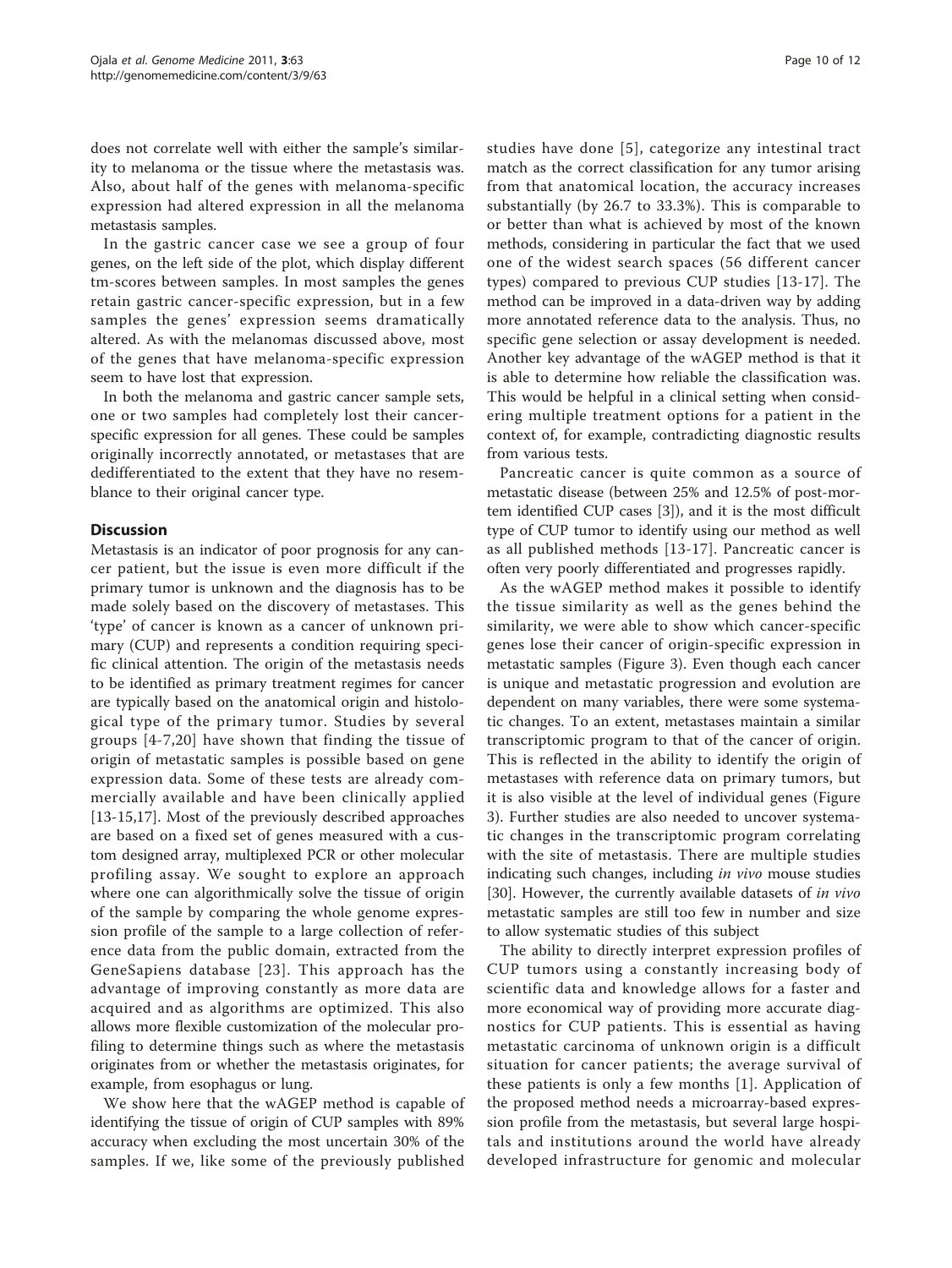<span id="page-10-0"></span>profiling of tumors. Also, microarray technology in general is mature and, for example, Affymetrix genechips have been found to be a clinically applicable and robust platform [9-[11](#page-11-0),[31-33](#page-11-0)]. Our method is Affymetrix-based, but could equally well be adapted for other platforms.

Full genome microarray analyses of CUP patients, like of any cancer patient, will also provide more information than just the tissue of origin. As the poor survival statistics of metastatic cancer patients show, CUP patients would need more than just the identification of the origin of metastasis. The wAGEP approach will provide data on the expression of all genes in the metastatic tumor, including information on potentially important subgroups or the expression of therapeutic targets that could be simultaneously assessed. Tailored medication based on these observations might prove to be a more useful approach than the traditional approach of anatomy- and histology-based treatment regimes.

#### Conclusions

The wAGEP method proved to be good for classifying CUP samples. More than that, however, it showed that it was capable of finding and analyzing differences between the metastasis samples and their primary cancer types, thus providing interesting information that could have clinical significance. It is also not tied to any predefined gene list, or indeed anything predefined. It is fully scalable and able to adapt to new emerging scientific data.

# Additional material

[Additional file 1: A](http://www.biomedcentral.com/content/supplementary/gm279-S1.EPS)n illustration of the method used to calculate similarities between a test sample and the reference data. (a) The weight of a gene for each cancer type in the reference data is calculated by taking the area where the gene's density estimate is higher than that of any other cancer. Since the area under each density estimate is 1, the resulting weights are numbers between 0 and 1. The weights are unique for each cancer, and represent the ability of the gene's expression to distinguish that cancer from all others. (b) A schematic of the process for calculating the similarity between a test sample and the reference data. The AGEP procedure is modified by having the gene weights calculated from the density estimates and applied to the ts-scores of the normal AGEP result. Then, as per normal AGEP procedure, the tissue similarity for the test sample and each cancer in the reference data is calculated by averaging the now weighted ts-scores for that cancer.

[Additional file 2: A](http://www.biomedcentral.com/content/supplementary/gm279-S2.XLS) summary of the reference data, the name of each cancer type and the number of samples it has.

[Additional file 3: H](http://www.biomedcentral.com/content/supplementary/gm279-S3.PNG)eatmap of all genes and all cancers used in the analyses. Genes are colored according to their weight.

[Additional file 4: G](http://www.biomedcentral.com/content/supplementary/gm279-S4.EPS)eneSapiens boxplot of the TMEM204 gene.

[Additional file 5: R](http://www.biomedcentral.com/content/supplementary/gm279-S5.XLS)esults for each individual test sample. Each sample is annotated as accurately as possible, and the five highest similarity scores and their corresponding cancer types are shown.

[Additional file 6: A](http://www.biomedcentral.com/content/supplementary/gm279-S6.EPS) combination of the two images from Figure [2](#page-5-0). Similarities of 83 metastatic test samples. Displayed are the similarities to the samples' own cancer, the tissue where the metastasis was found and a representative cancer of that tissue. The x-axis indicates the similarity of the sample to its cancer of origin. On the y-axis, a sphere indicates

similarity to the healthy tissue where the metastasis was found. A triangle indicates similarity to a representative cancer of that tissue. The vertical lines are simply connectors for ease of visualization, indicating which sphere and triangle represent the same sample. If the line is solid, the test sample has a higher similarity to the cancer of the target tissue than the target healthy tissue, and vice versa if the line is dashed. The icons are colored based on the tissue where the metastasis was.

#### Abbreviations

AGEP: alignment of gene expression profiles; CUP: cancer of unknown primary origin; GEO: Gene Expression Omnibus; GIST: gastrointestinal stromal tumor; LOOCV: leave-one-out cross-validation; tm-score: tissue match score; ts-score: tissue specificity score; wAGEP: weighted AGEP.

#### Acknowledgements

Academy of Finland (Centres of Excellence funding no. 213502), Cancer Organizations of Finland Sigdrid Juselius Foundation (OPK) and personal grants to SKK from Cancer Organizations of Finland and Helsinki University funds.

#### Authors' contributions

KAO designed the study, performed the majority of the work and wrote the manuscript. SKK did the LOOCV validation part, provided ideas for the project and participated in the writing of the manuscript. OPK supervised the project. All authors have read and approved the manuscript for publication.

#### Competing interests

KAO and SKK are inventors on a patent application regarding the original AGEP method. SKK and OPK are shareholders in Medisapiens Ltd, which develops microarray data analysis technologies.

#### Published: 17 October 2011

#### References

- 1. Pavlidis N, Fizazi K: [Cancer of unknown primary \(CUP\).](http://www.ncbi.nlm.nih.gov/pubmed/15890271?dopt=Abstract) Crit Rev Oncol Hematol 2005, 54:243-250.
- 2. American Cancer Society: Cancer Facts and Figures 2010 Atlanta, GA: American Cancer Society; 2010.
- 3. Pavlidis N, Pentheroudakis G: [Cancer of unknown primary site: 20](http://www.ncbi.nlm.nih.gov/pubmed/20943633?dopt=Abstract) [questions to be answered.](http://www.ncbi.nlm.nih.gov/pubmed/20943633?dopt=Abstract) Ann Oncol 2010, 21(Suppl 7):vii303-vii307.
- 4. Talantov D, Baden J, Jatkoe T, Hahn K, Yu J, Rajpurohit Y, Jiang Y, Choi C, Ross JS, Atkins D, Wang Y, Mazumder A: [A quantitative reverse](http://www.ncbi.nlm.nih.gov/pubmed/16825504?dopt=Abstract) [transcriptase-polymerase chain reaction assay to identify metastatic](http://www.ncbi.nlm.nih.gov/pubmed/16825504?dopt=Abstract) [carcinoma tissue of origin.](http://www.ncbi.nlm.nih.gov/pubmed/16825504?dopt=Abstract) J Mol Diagn 2006, 8:320-329.
- 5. Varadhachary GR, Talantov D, Raber MN, Meng C, Hess KR, Jatkoe T, Lenzi R, Spigel DR, Wang Y, Greco FA, Abbruzzese JL, Hainsworth JD: [Molecular](http://www.ncbi.nlm.nih.gov/pubmed/18802157?dopt=Abstract) [profiling of carcinoma of unknown primary and correlation with clinical](http://www.ncbi.nlm.nih.gov/pubmed/18802157?dopt=Abstract) [evaluation.](http://www.ncbi.nlm.nih.gov/pubmed/18802157?dopt=Abstract) J Clin Oncol 2008, 26:4442-4448.
- 6. Ma XJ, Patel R, Wang X, Salunga R, Murage J, Desai R, Tuggle JT, Wang W, Chu S, Stecker K, Raja R, Robin H, Moore M, Baunoch D, Sgroi D, Erlander M: [Molecular classification of human cancers using a 92-gene](http://www.ncbi.nlm.nih.gov/pubmed/16594740?dopt=Abstract) [real-time quantitative polymerase chain reaction assay.](http://www.ncbi.nlm.nih.gov/pubmed/16594740?dopt=Abstract) Arch Pathol Lab Med 2006, 130:465-473.
- 7. Tothill RW, Kowalczyk A, Rischin D, Bousioutas A, Haviv I, van Laar RK, Waring PM, Zalcberg J, Ward R, Biankin AV, Sutherland RL, Henshall SM, Fong K, Pollack JR, Bowtell DD, Holloway AJ: [An expression-based site of](http://www.ncbi.nlm.nih.gov/pubmed/15899792?dopt=Abstract) [origin diagnostic method designed for clinical application to cancer of](http://www.ncbi.nlm.nih.gov/pubmed/15899792?dopt=Abstract) [unknown origin.](http://www.ncbi.nlm.nih.gov/pubmed/15899792?dopt=Abstract) Cancer Res 2005, 65:4031-4040.
- 8. Rosenfeld N, Aharonov R, Meiri E, Rosenwald S, Spector Y, Zepeniuk M, Benjamin H, Shabes N, Tabak S, Levy A, Lebanony D, Goren Y, Silberschein E, Targan N, Ben-Ari A, Gilad S, Sion-Vardy N, Tobar A, Feinmesser M, Kharenko O, Nativ O, Nass D, Perelman M, Yosepovich A, Shalmon B, Polak-Charcon S, Fridman E, Avniel A, Bentwich I, Bentwich Z, et al: [MicroRNAs accurately identify cancer tissue origin.](http://www.ncbi.nlm.nih.gov/pubmed/18362881?dopt=Abstract) Nat Biotechnol 2008, 26:462-469.
- 9. Shi L, Reid LH, Jones WD, Shippy R, Warrington JA, Baker SC, Collins PJ, de Longueville F, Kawasaki ES, Lee KY, Luo Y, Sun YA, Willey JC, Setterquist RA,